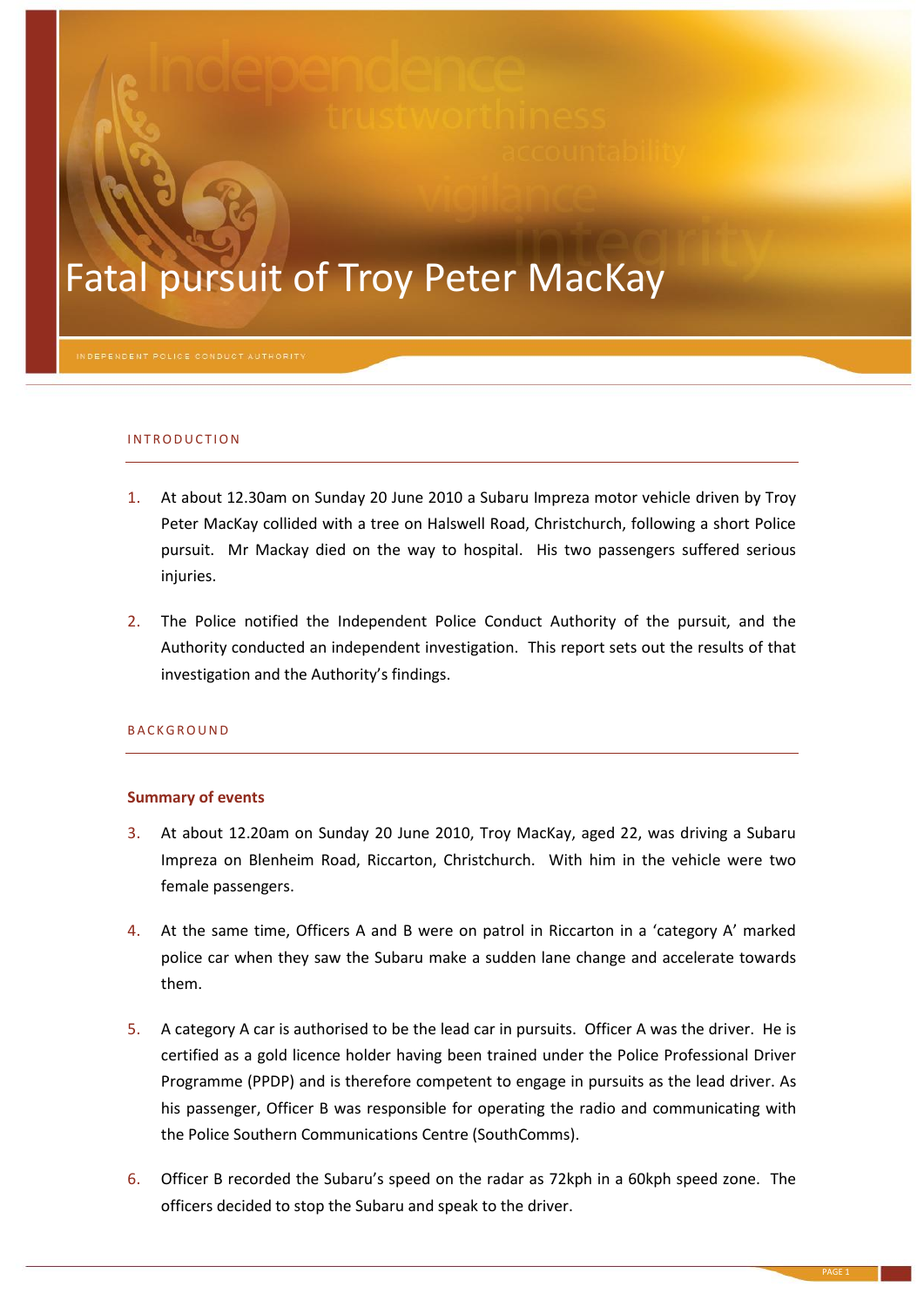- 7. The officers had to travel a short distance along Blenheim Road before they could execute a u-turn and by the time they turned, the Subaru was several hundred metres ahead of them.
- 8. Immediately after he turned, Officer A activated the red and blue warning lights, but not the siren, indicating to the driver of the Subaru that he was required to stop. However Mr MacKay did not stop and continued accelerating away, overtaking several other vehicles in the process.
- <span id="page-1-1"></span>9. In interview after the pursuit, both Officers A and B said that they assessed the following risk factors before making the decision to commence a pursuit:
	- i) The speed limit was 60kph.
	- ii) Mr MacKay was driving at 72kph and accelerating.
	- iii) That part of Blenheim Road has two lanes in each direction and there was very little traffic. The drivers of those vehicles on the road had pulled over on seeing the police lights.
	- iv) Officer A is a gold category police driver and the police vehicle was category A.
	- v) There was clear visibility, with no fog, mist or rain.
	- vi) The road was damp but not slippery.
	- vii) Blenheim Road and Curletts Road are in an industrial area. There were no pedestrians or cyclists and it was unlikely there would be any at that time.
- <span id="page-1-2"></span>10. Officers A and B concluded that the driver was deliberately attempting to evade apprehension and at 12.20:58am, as required under the Police pursuit policy (see paragraph [49\)](#page-7-0), Officer B notified SouthComms that they were *"In pursuit on Blenheim Road heading out of town. Just passed Hansons Lane. Gold driver. Category A vehicle."*
- <span id="page-1-0"></span>11. Police pursuit policy requires that once a pursuit has been commenced, the communications centre dispatcher must give the warning, *"If there is any unjustified risk to any person you are to abandon pursuit immediately, acknowledge."* In this pursuit the dispatcher immediately gave the warning and Officer B acknowledged it.
- 12. In interview, Officer A estimated that by the time SouthComms were notified of the pursuit, the Subaru was about 500 metres ahead of them. The officers later estimated that their speed on Blenheim Road at that time (speed limit 60kph) had reached a maximum of 90 – 100kph.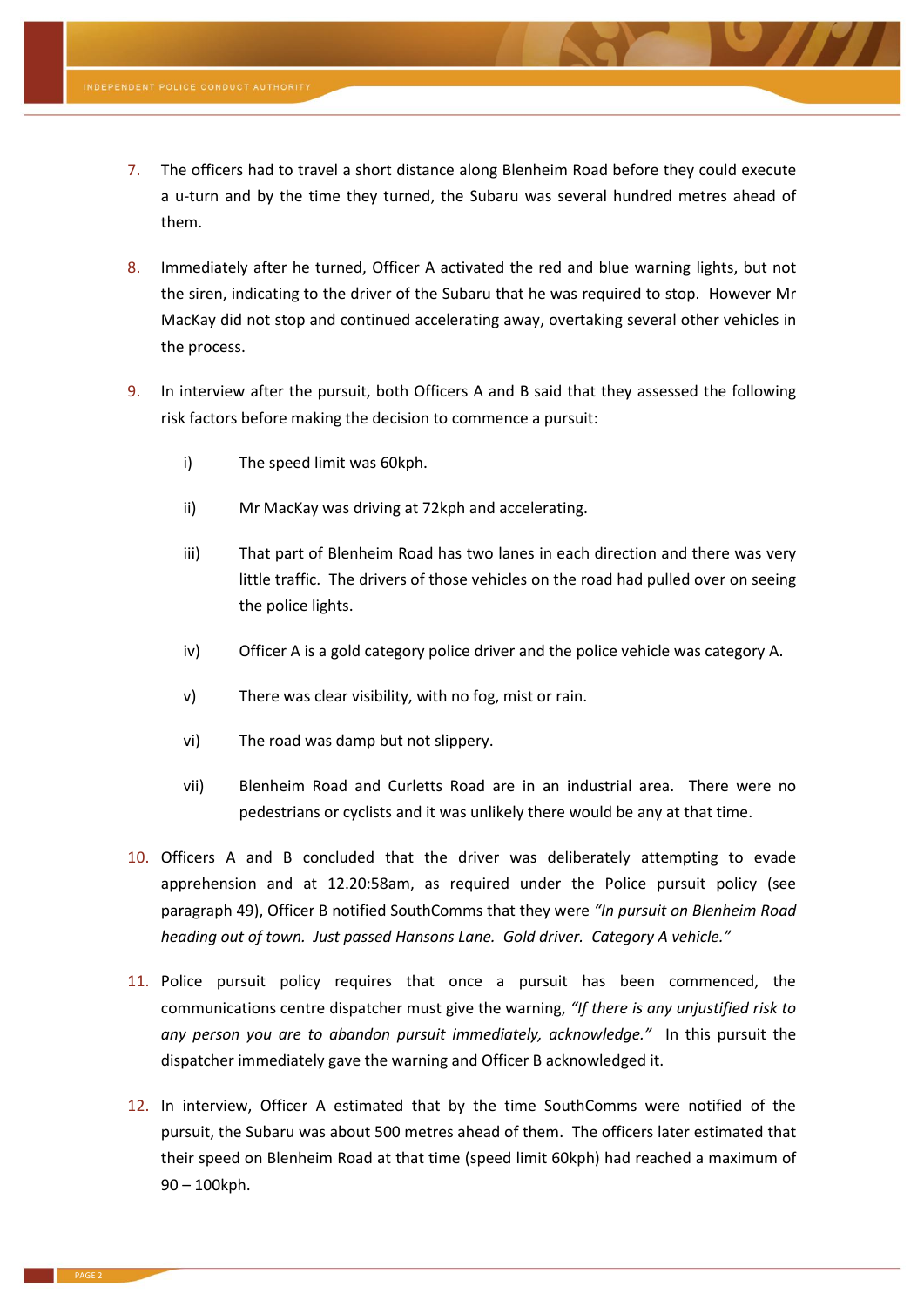

- 13. The dispatcher was quickly joined by a supervisor who assumed the role of 'pursuit controller' as required under the pursuit policy. For more on the roles of dispatcher and pursuit controller see paragraphs [52](#page-7-1) and [53.](#page-7-2)
- 14. The officers followed the Subaru as it turned left onto Curletts Road, (State Highway 73). The speed limit in this area is initially 70kph, but increases to 100kph just past a rail overbridge. In later interviews, the officers said that because of the rail over-bridge, the Subaru disappeared from their view briefly, but from the top of the rise, the officers saw it once more, nearing the intersection with Lunns Road.
- 15. Once in the 100kph speed zone, Officer B advised SouthComms that there was no other traffic and that the speed was about 150kph. The officers fell further behind the Subaru, although they did not advise this to SouthComms.
- 16. About 1.4 kilometres along Curletts Road the road splits. The Southern Motorway veers left as a continuation of SH73, whilst Curletts Road (SH75) continues straight on. Mr MacKay continued down Curletts Road (speed limit still 100kph). Officer B advised SouthComms of the direction of travel.
- 17. Shortly after this, Officer A realised that the siren of the police car had not been activated, and so switched it on just before the intersection of Curletts Road and Halswell Road.
- 18. At about the same time, the officers observed that the lights of the Subaru appeared to be turned off, and at 12.22:21am Officer B notified SouthComms of this. A few seconds later Officer B advised SouthComms that the driver was: "*stopping for the red lights. Turning right towards Halswell.*" In fact, whilst the driver slowed for the red light, he did not stop. The officers believed that, in slowing for the lights, the driver was checking for approaching vehicles and on seeing none he did not stop. The fact that Mr MacKay did not actually stop was not communicated to SouthComms, and the pursuit controller was under the impression that he had stopped.
- 19. Twenty-five seconds later, when the pursuit was on Halswell Road (speed limit 50kph), Officer B reported to SouthComms that Mr MacKay was overtaking traffic and the speed was about 130kph. SouthComms was not advised that the area was now residential and that the speed limit had changed from 100kph to 50kph, nor was it clear that 130kph was an estimate of Mr MacKay's speed, and that the speed of the police car was then about 70kph. A short time later Officer B reported that there were about four cars on the road and then that they had lost sight of the Subaru.
- <span id="page-2-0"></span>20. The pursuit controller later reported that when he heard that the patrol had lost sight of the Subaru he decided to direct it to abandon the pursuit. Before he could do so he heard Officer B advise that the Subaru had crashed.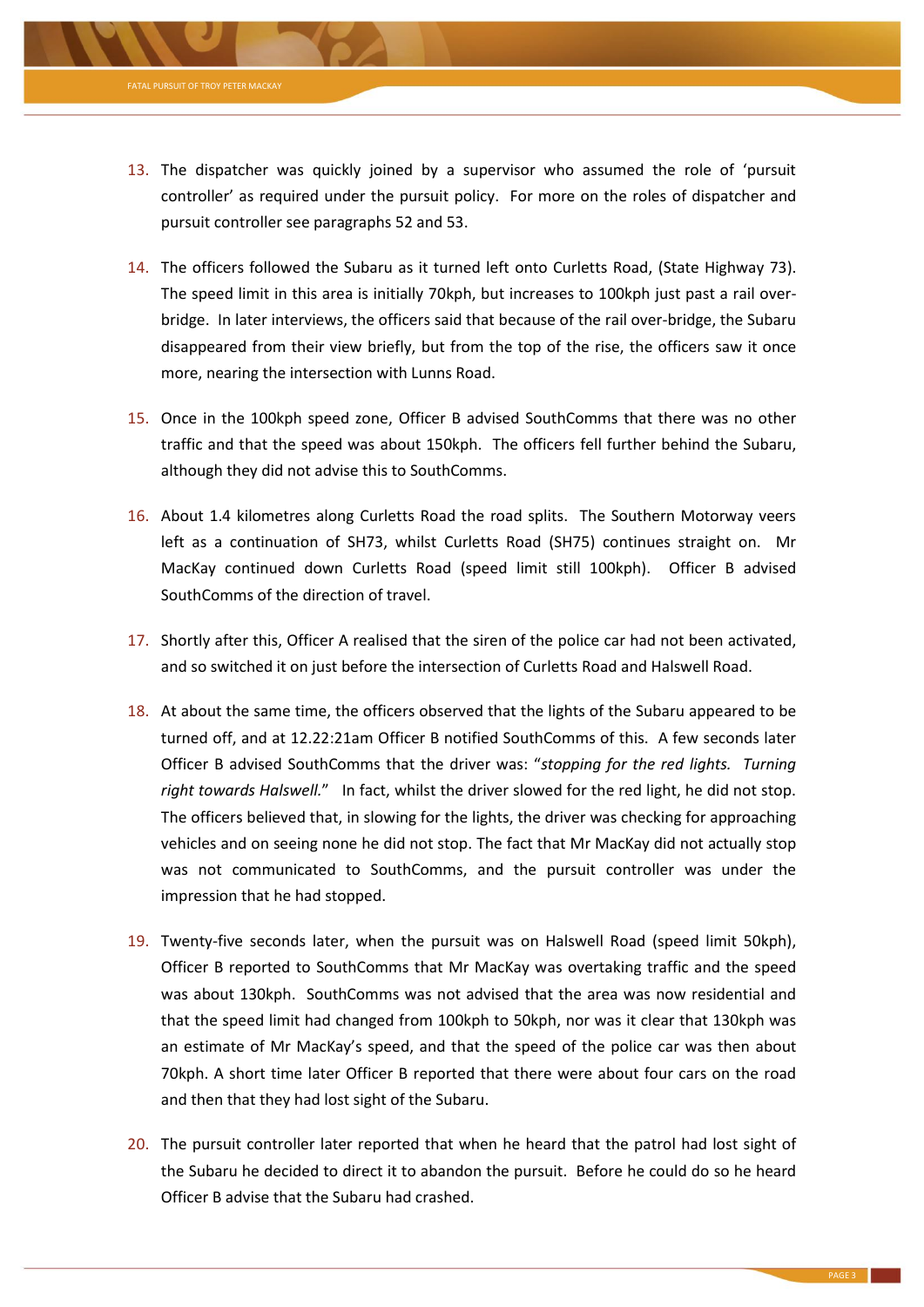- <span id="page-3-0"></span>21. Officer A said that, on turning in to Halswell Road, he did not see the Subaru and began reducing his speed to below 70kph while checking side streets. The officers had not turned off their lights or siren, although Officer A said that he felt the pursuit had been terminated at that point. About 10 seconds after Officer B advised SouthComms that they had lost sight of the Subaru, the officers came across the crash scene.
- 22. Mr MacKay had lost control of his vehicle when it struck a raised pedestrian haven (see paragraph [34](#page-4-0) for details) and became airborne briefly, then began sliding and rotating a further 64 metres before it struck a kerb. The car then slid a further 38 metres along the grass verge before colliding with a tree. A Serious Crash Unit Investigator calculated the approximate speed of the Subaru when it struck the pedestrian haven as 151kph and when it struck the tree, 105kph.
- 23. The officers radioed the crash details to SouthComms and asked for the immediate attendance of ambulance.
- 24. A nearby resident, who is a St John Ambulance paramedic, heard the crash and rendered immediate medical assistance to the occupants of the crashed vehicle. Mr MacKay however died on the way to hospital. His two female passengers required hospitalisation for their injuries.
- 25. The pursuit travelled a distance of 5.8 kilometres in just under 3 minutes. Witnesses confirm that the patrol car driven by Officer A was some distance behind the Subaru when the crash occurred.

#### **Passengers in the Subaru**

- 26. In interviews following the pursuit, both passengers of the Subaru confirmed that they and Mr MacKay were aware of the police car behind them, and had first seen it when the patrol passed them on Blenheim Road. They both recalled seeing the red and blue flashing lights.
- 27. The front seat passenger said: *"Troy immediately accelerated away once he saw the Police and their flashing lights."* She stated further that when Mr MacKay first "*took off*" from police she told him to slow down, but he told her to "*shut up*". A little while later she said she started to panic, and said: *"He put his hand on my leg and squeezed it harder and harder, maybe to reassure me. I have the bruises on my leg where he grabbed me. I recall going around a corner and hearing the tyres skid and him having his hand on my leg holding it tighter. That was it. I don't remember braking."*
- 28. The rear seat passenger said: *"Troy was driving fast on Blenheim Road and swerved about twice in and out of traffic."* She said further: *"It would be fair to say that Troy's driving drew the attention of Police."* In relation to the distance between the Subaru and police car, she said: *"The Police were a long way behind us when they did a u-turn*…*The Police car*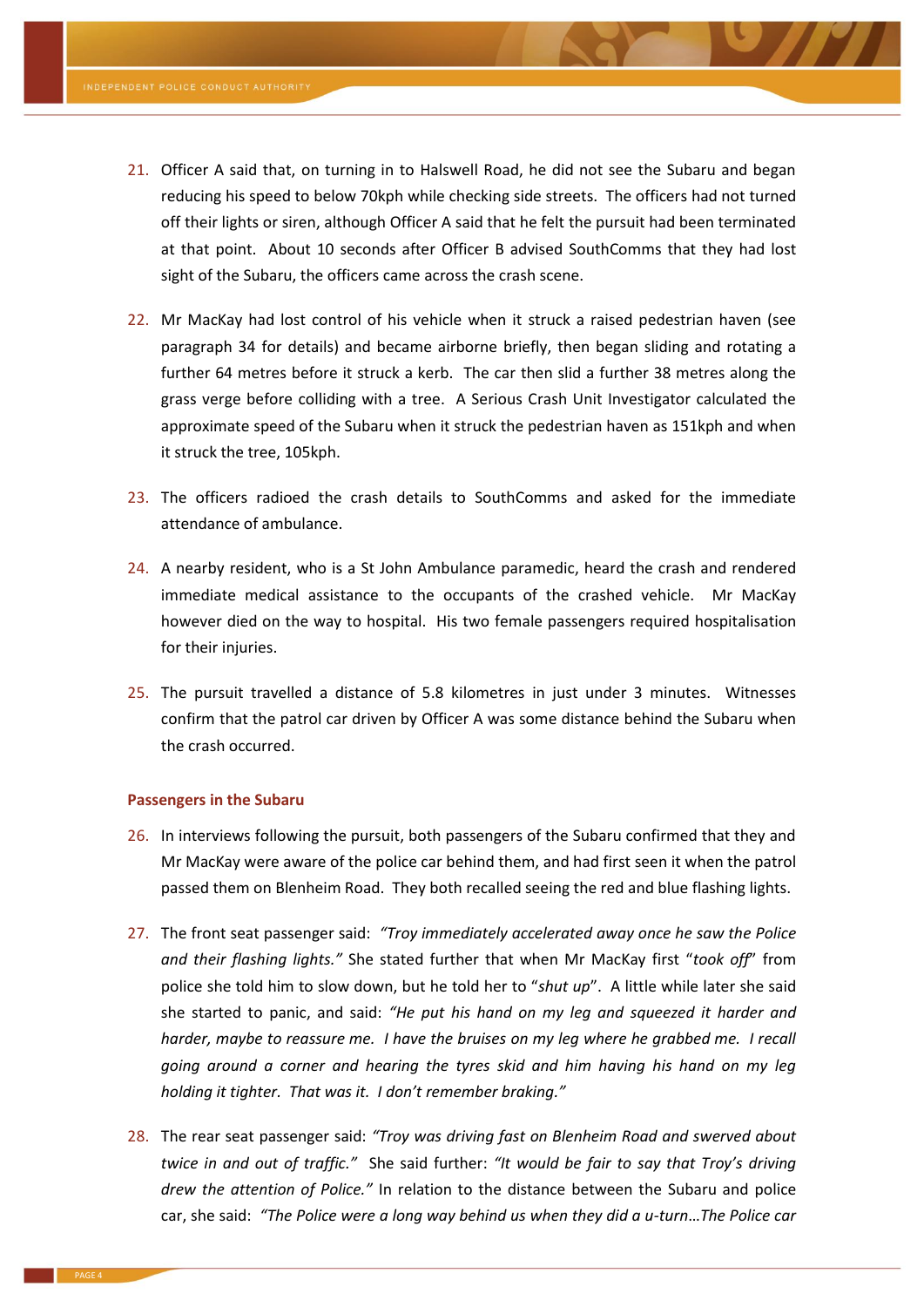

*was not right behind us. I knew Troy was wanted by Police. There was no chance of the Police catching Troy."*

# **Civilian witnesses**

- 29. A taxi driver, driving along Halswell Road saw the Subaru overtake him at speed. He said: *"The car occupied the middle of the road and was using the white median strip prior to the pedestrian traffic island."* He said that he could see the raised pedestrian haven in the middle of the road in front of him and was about 20 metres away from it when the Subaru sped past him and hit the haven.
- 30. Two other witnesses who were overtaken by Mr Mackay in the seconds before the crash, described the Subaru's speed as: *"His speed blew me away…If you said 140km/h I would not be surprised."* And: *"I said to others in the car that it was doing at least 140km/h as it passed us and was accelerating."*
- 31. The witnesses confirmed that Mr MacKay overtook four vehicles on Halswell Road, using the painted road markings in the centre of the road as an overtaking lane.

# **Environment**

- 32. At the time of the pursuit the weather was fine with high cloud. The road surface was slightly damp from previous rain. Visibility was good and the area was well lit by street lights on both sides of the road.
- 33. Blenheim Road and Curletts Road (SH73 and SH75) are major thoroughfares and have several lanes in each direction. All of the roads were well sealed, with street marking in good condition.
- <span id="page-4-0"></span>34. Halswell Road, where the crash occurred, is a wide sealed road with one lane in each direction. The lanes are separated by a 2.1 metre wide, painted median strip in which a number of raised pedestrian havens are placed. The pedestrian havens are nearly 5 metres long. They consist of two raised island sections with a pedestrian 'walk through' section in between. Against the walk through area there is a raised hand rail, painted red. At the leading edge of the two islands there are reflective yellow 'cats eyes' and blue directional signs on which are painted a white arrow indicating motorists should keep to the left of the haven.
- <span id="page-4-1"></span>35. There are cycle-ways adjacent to each lane and a marked parking strip adjacent to the cycle-way on the eastbound lane. On each side of the road is a 6 metre wide grass verge and 2 metre wide footpath. Numerous trees of varying size and description line the verges. The speed limit is 50kph and it is largely a residential area.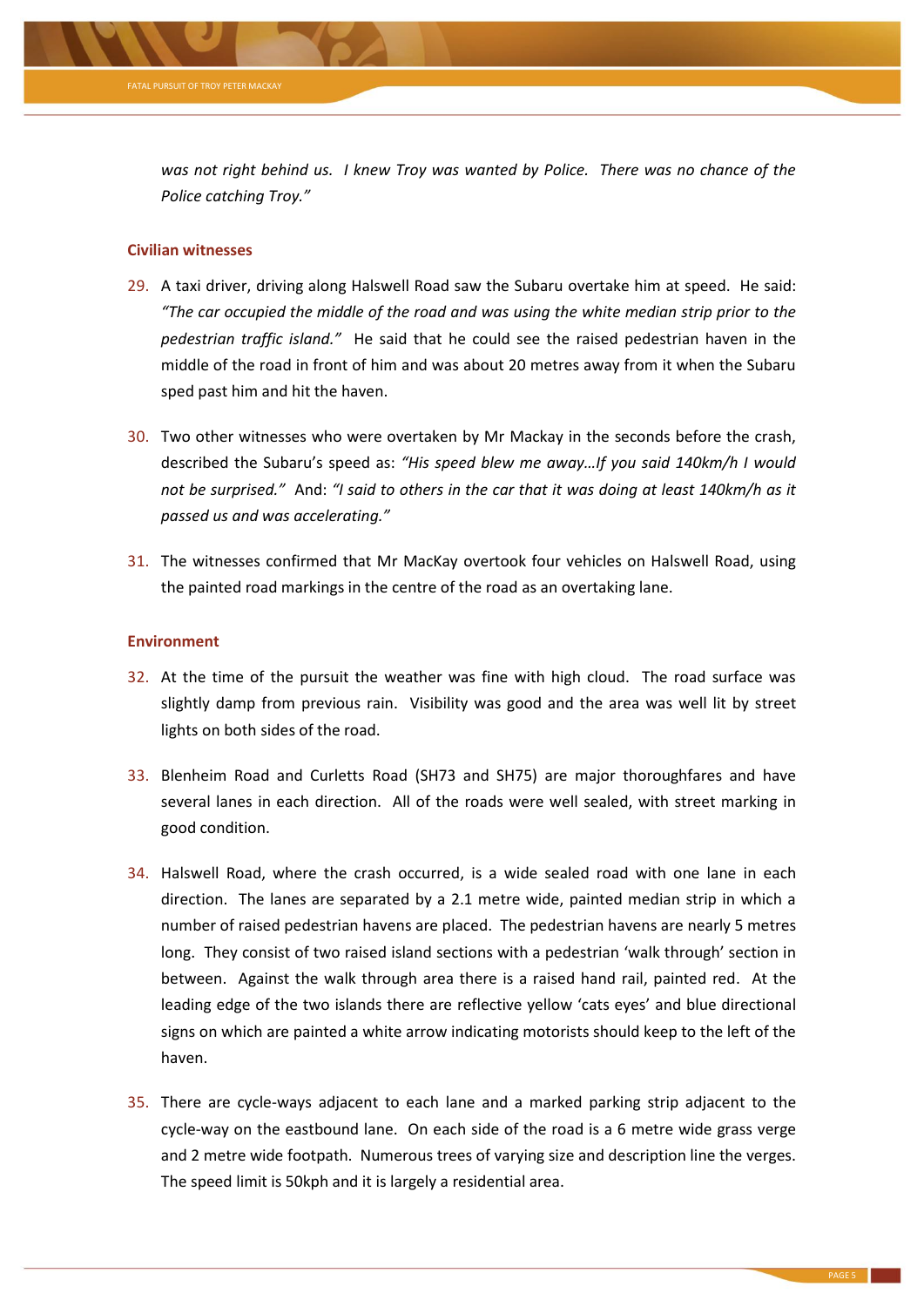- 36. There are three pedestrian havens between the intersection of Curletts Road and Halswell Road and the haven struck by Mr MacKay.
- <span id="page-5-0"></span>37. The haven struck by Mr MacKay had been struck by another vehicle two days before, damaging the arrow sign and bending over the handrail. The damage had not been repaired at the time of the pursuit and this made the haven less visible to oncoming traffic.

# **Police crash analysis**

- 38. A Police Serious Crash Unit investigator attended the scene while the Subaru was still in situ. He found that the causative factors were:
	- 38.1 The previous damage to the pedestrian haven (see paragraph [37](#page-5-0) above).
	- 38.2 Mr MacKay was travelling at 151kph in a 50kph area and was using the painted traffic island as an overtaking lane.
- 39. Additionally, he found other relevant factors were:
	- 39.3 The vehicle was inspected and no faults were found that directly contributed to the crash. However there were a number of faults with the vehicle that would have prevented it obtaining a warrant of fitness. These include different tyre size, brake hoses not mounted correctly, no high stop light, and black painted tail lights. The identification plate was removed from the vehicle and there was no warrant of fitness label displayed.
	- 39.4 Mr MacKay had a history of running from Police and driving at high speed to evade apprehension.
	- 39.5 At the time of his death, Mr MacKay was a disqualified driver and there was a warrant for his arrest.

# **Toxicology**

- 40. An analysis of Mr MacKay's blood and urine was later conducted to determine whether there were any traces of alcohol and drugs. No trace of alcohol was detected.
- 41. Traces of methamphetamine and cannabis were located however the exact effects of these drugs on Mr MacKay cannot be accurately determined since there are wide variances of these according to the individual concerned.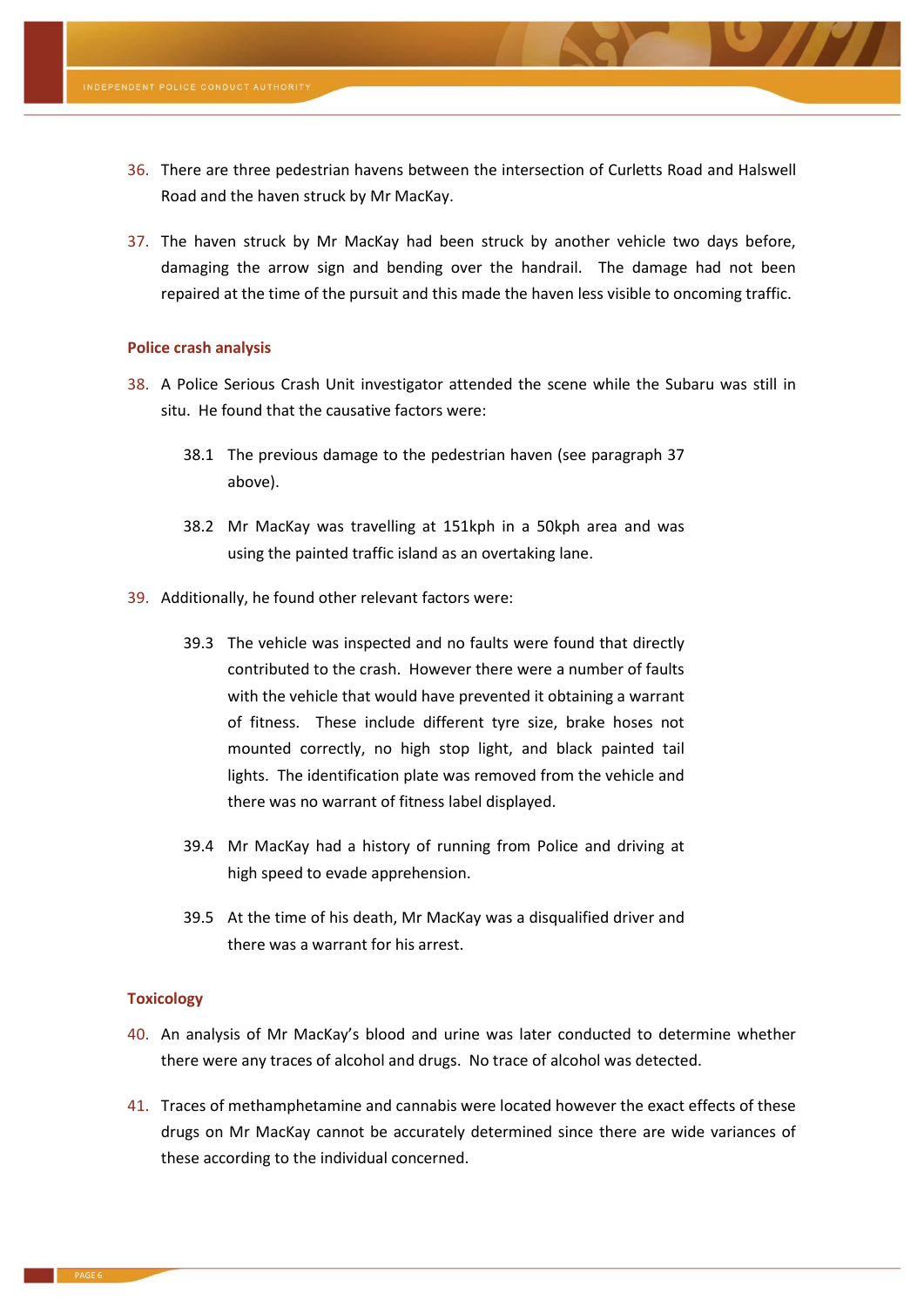

# **Cause of death**

42. A Forensic Pathologist found that Mr MacKay's death was due to: *"High energy impact injuries to chest and head indicative of road vehicle crash."*

#### LAWS AND POLICIES

# **Legislative authority for pursuits**

43. Under the Land Transport Act 1998, the Police are empowered to stop vehicles for traffic enforcement purposes. Under the Crimes Act 1961, the Police are empowered to stop vehicles in order to conduct a statutory search or when there are reasonable grounds to believe that an occupant of the vehicle is unlawfully at large or has committed an offence punishable by imprisonment. Where such a vehicle fails to stop, the Police may begin a pursuit.

# **Police pursuit policy<sup>1</sup>**

# *Definition*

44. A pursuit occurs when (i) the driver of a vehicle has been signalled by Police to stop, (ii) the driver fails to stop and attempts to evade apprehension, and (iii) Police take action to apprehend the driver.

# *Overriding principle*

45. Under the Police pursuit policy, the overriding principle for conduct and management of pursuits is: *"Public and staff safety takes precedence over the immediate apprehension of the offender."*

# *Risk assessment*

**.** 

46. Under the Police pursuit policy, before commencing a pursuit an officer is required to first undertake a risk assessment. This involves consideration of the speed limit and manner of driving by the offending vehicle, identity and other characteristics of the occupants of the offending vehicle, weather conditions, the environment, traffic conditions, and capabilities of the Police driver and vehicle. The officer must then "determine whether *the need to immediately apprehend the offender is outweighed by the potential risks of a pursuit to:*

<sup>&</sup>lt;sup>1</sup> The Police policy in place at the time of this incident was called the pursuit policy. On 18 October 2010 the pursuit policy was replaced by the fleeing driver policy. All references to Police policy in this report relate to the pursuit policy unless otherwise stated.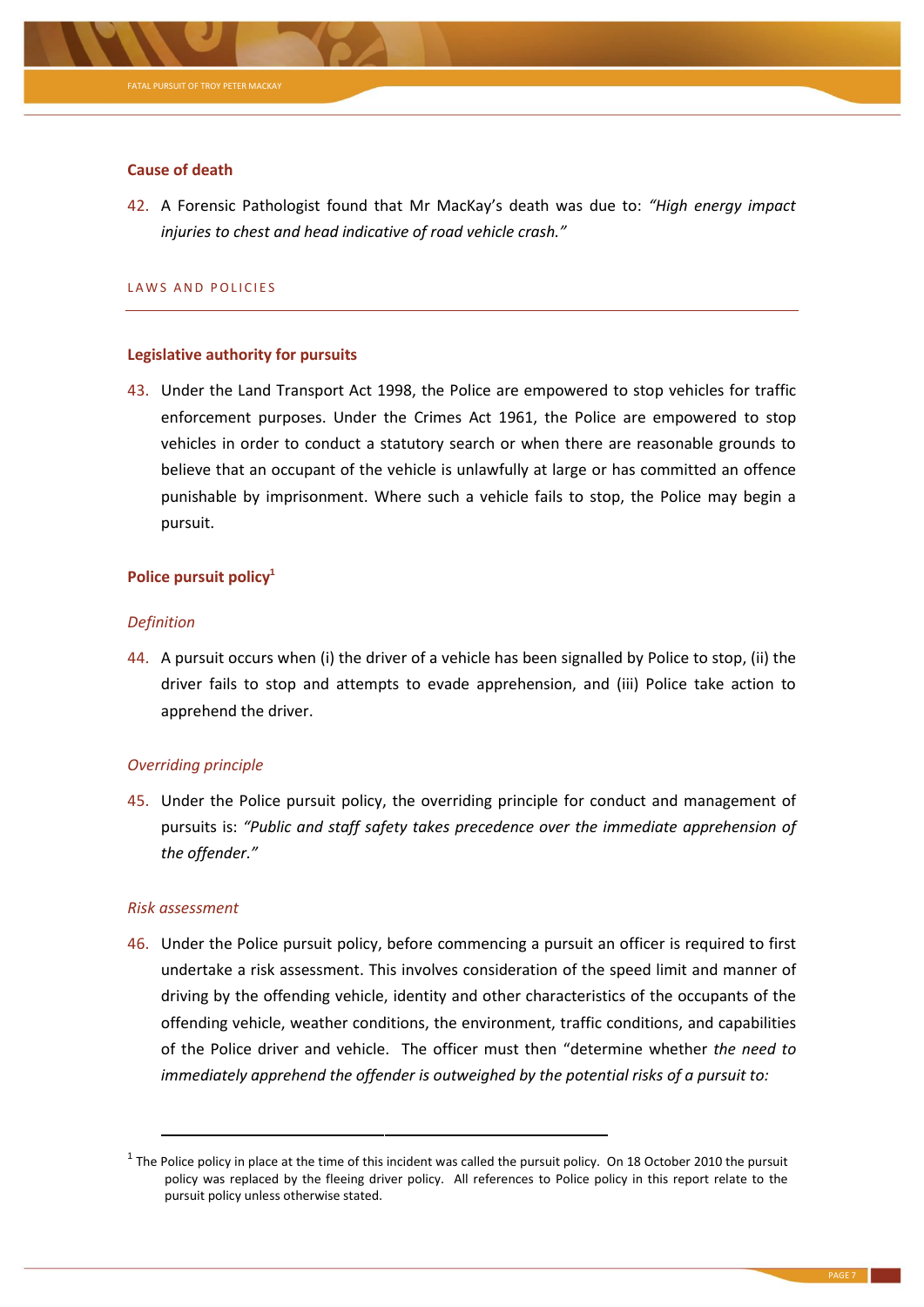- *the public*
- *the occupants of the pursued vehicle*
- *Police*."
- 47. If there is no need to immediately apprehend the offender, or the risks are too great, the pursuit must not be commenced.
- 48. Throughout a pursuit, Police must continue to assess the risks involved and they must abandon it if the risks to safety outweigh the immediate need to apprehend the offender.

# *Communication requirements*

<span id="page-7-0"></span>49. When a pursuit commences, the communications centre must be notified. The communications centre must provide the warning referred to in paragraph [11,](#page-1-0) which the pursuing officers must acknowledge. The pursuing officers must provide information about the pursued vehicle, its location and direction of travel, and the reason for pursuit. The communications centre must prompt for information about speed, road and traffic conditions, weather, the offender's manner of driving and identity, and the pursuing officers' driver and vehicle classifications.

#### *Roles and responsibilities*

- 50. Under the policy, the driver of a Police vehicle has primary responsibility for the initiation, continuation and conduct of a pursuit. The driver must comply with relevant legislation, drive in a manner that prioritises public and Police safety, continue to undertake risk assessments throughout the pursuit, comply with all directions from the pursuit controller (i.e. the shift commander at the Police communications centre), and comply with all directions from a Police passenger if the passenger is senior in rank or service.
- 51. The passenger in a pursuing vehicle must assist the driver by operating the radio and advising of possible hazards. If senior in rank or service, the passenger may also direct the driver to abandon the pursuit.
- <span id="page-7-1"></span>52. The dispatcher at the Police communications centre must maintain radio communications with staff involved in the pursuit, give the safety reminder referred to in paragraph [11,](#page-1-0) and communicate instructions from the pursuit controller.
- <span id="page-7-2"></span>53. The pursuit controller (i.e. the shift commander at the communications centre) is responsible for supervising the pursuit and coordinating the overall Police response, and for selecting and implementing appropriate tactics. When a shift commander is unavailable, a communications centre team leader may take over as pursuit controller.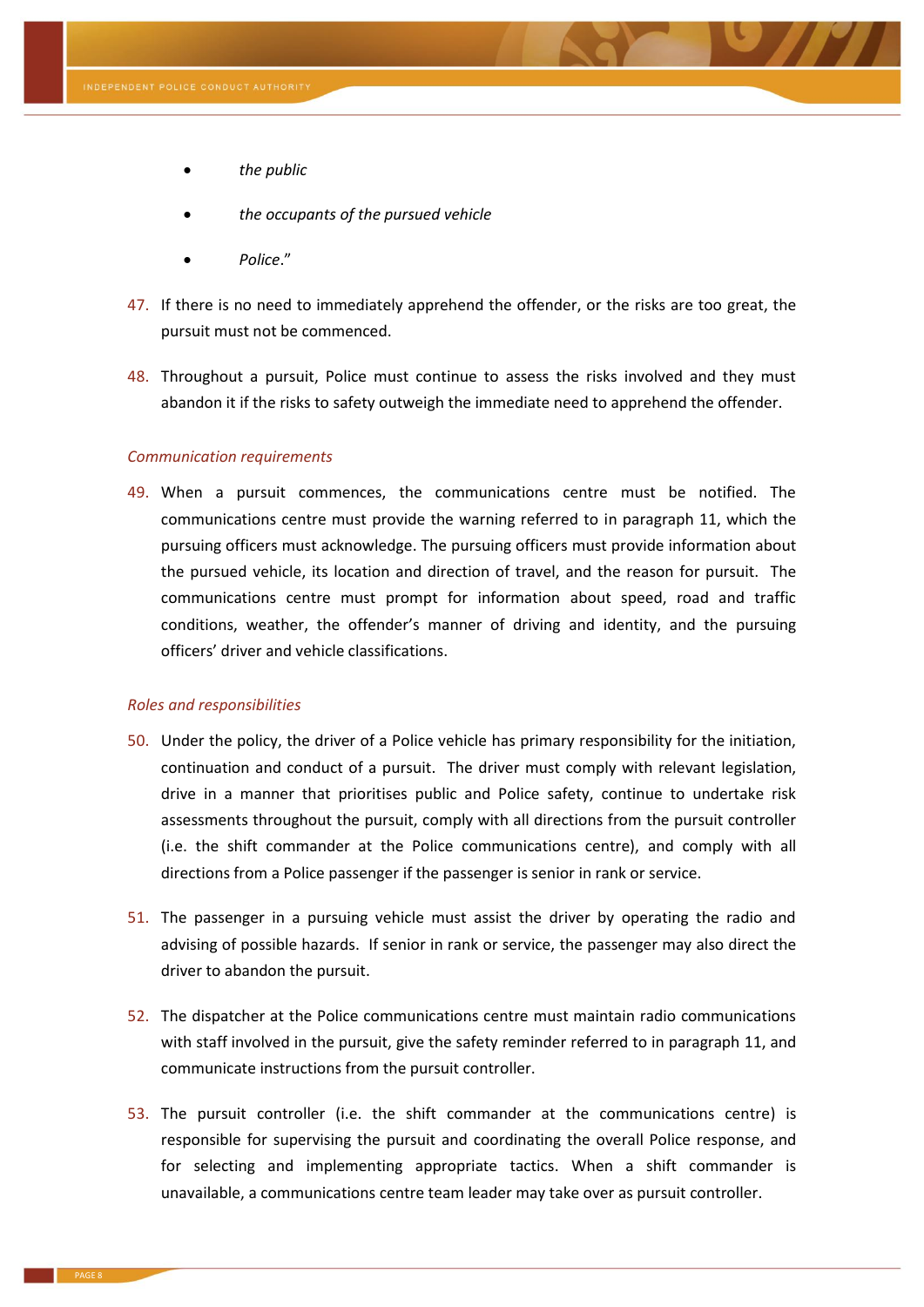

# *Abandonment*

- 54. A pursuit must be abandoned if at any stage the risks to safety outweigh the immediate need to apprehend the offender. The pursuit controller must then give the direct order *"All units, [Comms Centre] Alpha, abandon pursuit now. I say again, all units abandon pursuit now."*
- <span id="page-8-0"></span>55. The policy sets out the steps that must be carried out following a decision to abandon a pursuit:

| <b>Step</b> | <b>Action</b>                                                                                     |
|-------------|---------------------------------------------------------------------------------------------------|
|             | Acknowledge the direction to abandon pursuit                                                      |
|             | Immediately reduce speed to increase the distance between<br>the offender's vehicle and their own |
|             | Deactivate warning devices once below the speed limit                                             |
|             | Stop as soon as it is safe to do so                                                               |
|             | Report abandonment to the pursuit controller, confirming that                                     |
|             | they are stationary and giving their position.                                                    |

# THE AUTHORITY'S FINDINGS

# **Commencement of pursuit**

- 56. Officers A and B and their marked patrol car were appropriately classified to undertake pursuits under the PPDP (see paragrap[h 5\)](#page-0-0).
- 57. Troy MacKay was signalled to stop for a traffic infringement under section 114 of the Land Transport Act 1998. Because he failed to stop, the officers had the authority to commence a pursuit.
- 58. The reaction of Mr MacKay, once he saw the police patrol on Blenheim Road, was to accelerate away in an attempt to avoid apprehension.
- 59. Officers A and B carried out a risk assessment, as required by policy, prior to pursuit, and considered that the risk was low (see paragrap[h 9\)](#page-1-1).

# **FINDING**

Officers A and B complied with the law and with Police pursuit policy in commencing the pursuit.

The officers considered the relevant risk factors and formed the view that the immediate need to apprehend the offender outweighed the risks.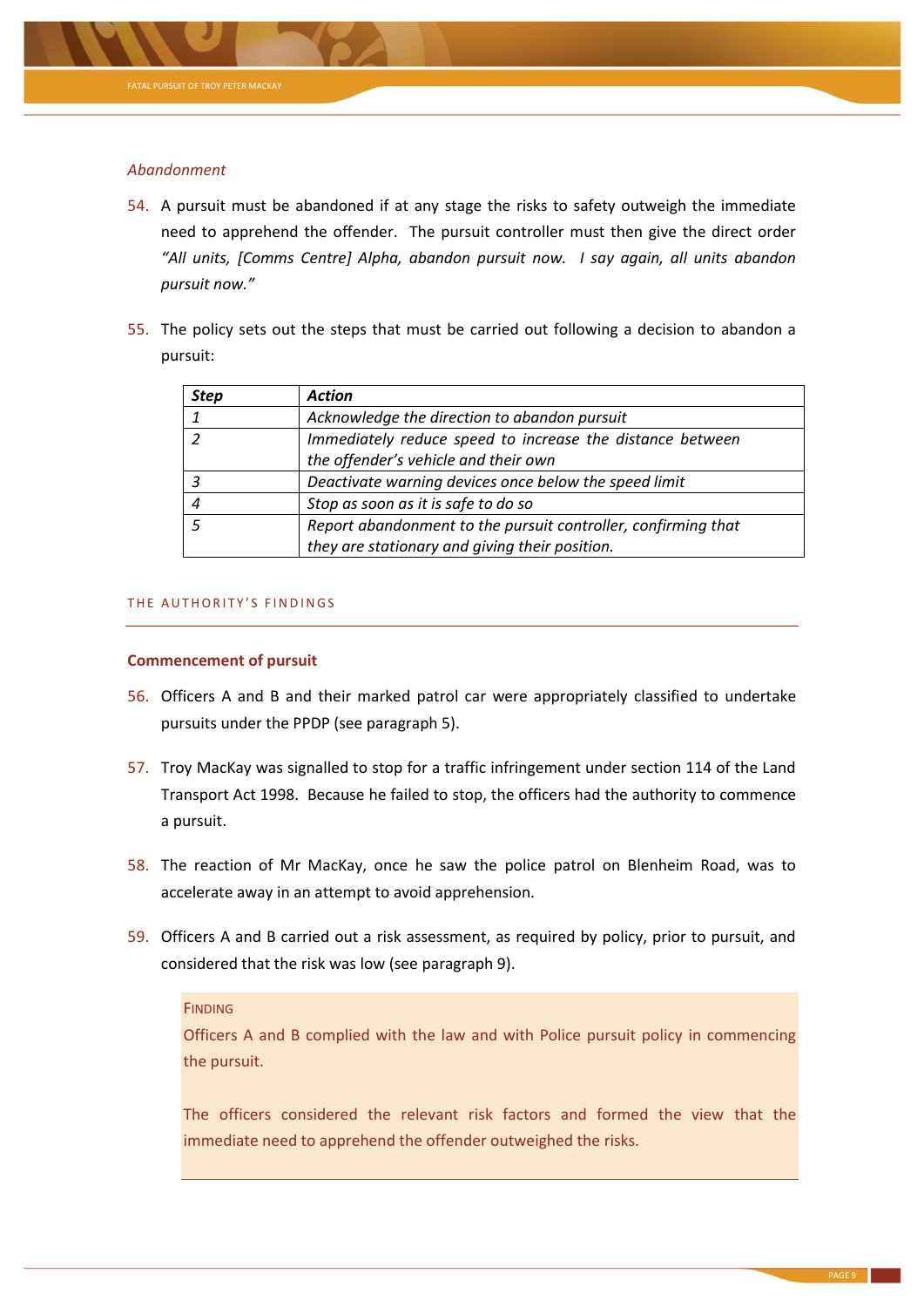#### **Communication**

- 60. Once Mr MacKay had failed to stop, at 12.20:58am, Officer B quickly advised SouthComms that they had commenced a pursuit on Blenheim Road; he gave the direction of travel and advised details of the driver and vehicle classification (see paragraph [10\)](#page-1-2).
- 61. The dispatcher then provided the safety warning required under the pursuit policy (see paragraph [11\)](#page-1-0). Officer B immediately acknowledged the warning and gave an update on the direction of travel.
- 62. The communications between Officer B and the dispatcher continued for the duration of the pursuit and included the speeds involved; vehicle description; the road and traffic conditions; that the lights of the Subaru were switched off; and, about 10 seconds before the officers came across the crash scene, that they had lost sight of the Subaru.
- 63. The issue of communication of risk factors while the pursuit was on Halswell Road is addressed in paragraphs [69](#page-10-0) - [72.](#page-11-0)

#### **FINDING**

Police generally complied with the pursuit policy in respect of communication.

#### **Speed and manner of driving of Police**

- 64. Pursuit policy requires officers to drive in a manner that prioritises the safety of the public and staff. In accordance with this policy, Officers A and B kept the patrol car's warning lights activated at all times during the pursuit. The siren was not activated until the officers turned into Halswell Road. It is accepted by the Authority that the failure to activate the siren at the beginning of the pursuit was an oversight that was corrected at an early stage and had no bearing on the outcome of the pursuit.
- 65. While attempting to catch up to Mr MacKay, Officer B reported speeds of around 150kph in 100kph and 70kph speed zones; and 130kph in a 50kph speed zone. The changes in posted speed limit were not notified to SouthComms by Officer B. $<sup>2</sup>$  The pursuit controller advised</sup> the Authority that he was not aware that the posted speed limit had changed at all during the pursuit. Mr MacKay was driving at a speed of around 151kph in a 50kph speed zone when he crashed.

**.** 

 $2$  Under the pursuit policy, current at the time of this pursuit, officers were not required to notify the communications centre of the posted speed limit of a road when giving a speed report. The fleeing driver policy amends this, and requires officers to notify the communications centre of the speed of the fleeing driver as well as the posted speed limit of the road in question.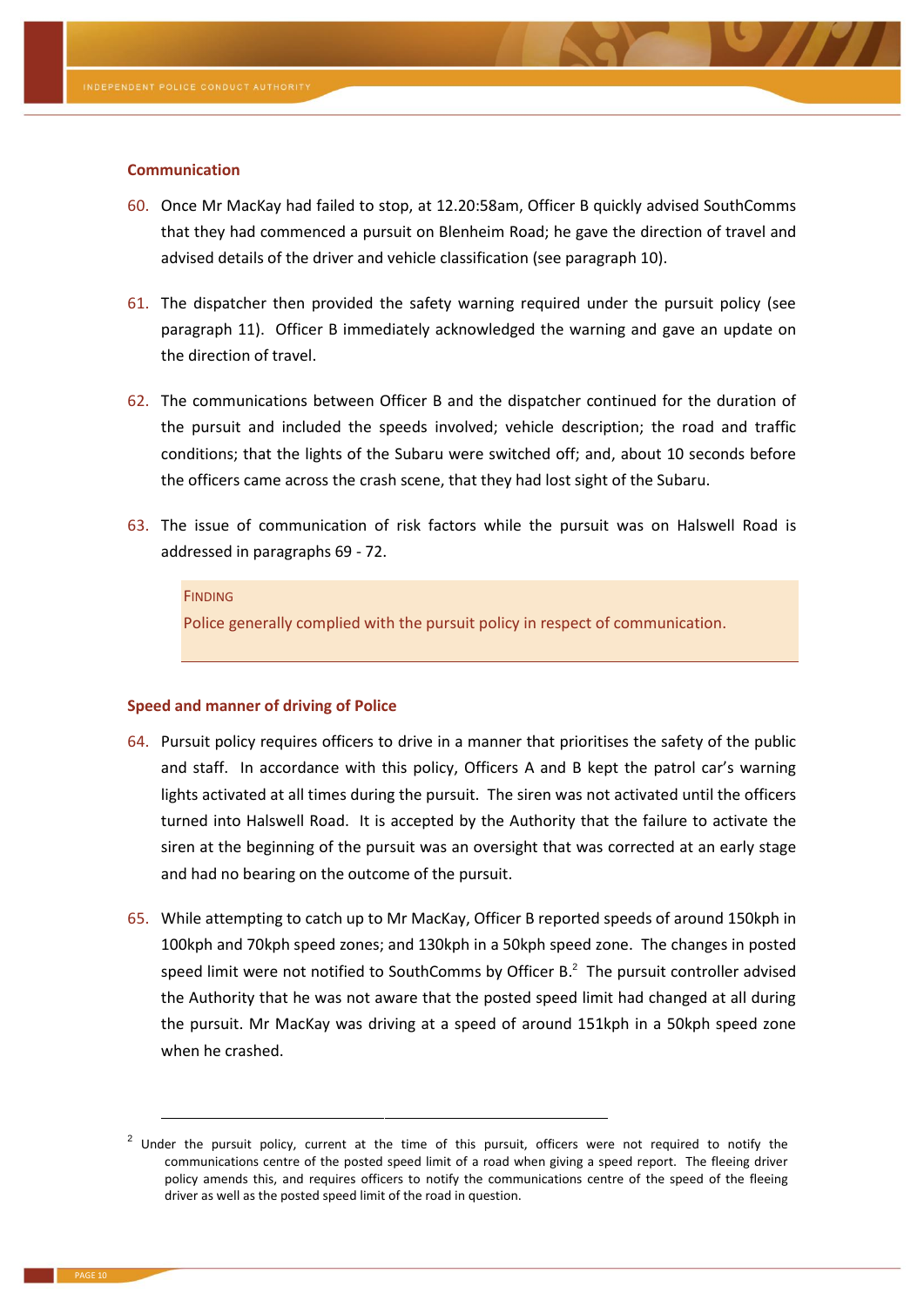

# *Curletts Road (speed limit 70kph then 100kph)*

66. The speed of 150kph notified by Officer B to SouthComms on Curletts Road, just over a minute into the pursuit, was high, but was justified in the Authority's view because: there was no other traffic on Curletts Road; the road was well lit, wide and straight with only one feeder road; it was not a residential neighbourhood; and the officers were familiar with the area.

# *Halswell Road (speed limit 50kph)*

- 67. Once on Halswell Road the pursuit travelled through a residential neighbourhood (see paragraphs [34](#page-4-0) - [35](#page-4-1) for detail); the speed limit was 50kph, and there were four cars travelling in the same direction that were overtaken by Mr MacKay. About 30 seconds before the officers came across the crash scene, Officer B reported to SouthComms that the speed was "*about 130kph*". Officers A and B have told the Authority (see paragraph 19) that 130kph was Officer B's estimate of Mr MacKay's speed, not the speed of the police car. Officer A said that within  $5 - 10$  seconds of turning into Halswell Road, as he could not see the Subaru ahead, he reduced the speed of the patrol car to about 70kph.
- 68. It is evident, both from the officers' accounts, and Mr MacKay's speed at the time of the crash, that Police actions in slowing down had no influence on Mr MacKay's driving.

#### **FINDING**

With the exception of not activating the patrol car's siren at the commencement of the pursuit, police complied with the pursuit policy in relation to speed and manner of driving.

#### **Ongoing risk assessment and the option of abandoning pursuit**

- <span id="page-10-0"></span>69. Officers A and B continually assessed the risks involved in the pursuit. There was satisfactory communication between Officer B and SouthComms in relation to risk factors whilst the pursuit was on Blenheim Road and Curletts Road.
- 70. The Authority has no issue with the risk assessments during this pursuit, until it reached Halswell Road. Once on Halswell Road the risk factors known by the officers were:
	- the Subaru's tail lights appeared to be off;
	- Mr MacKay had slowed for but driven through a red light at the intersections of Curletts Road and Halswell Road;
	- it is a residential area with a speed limit of 50kph;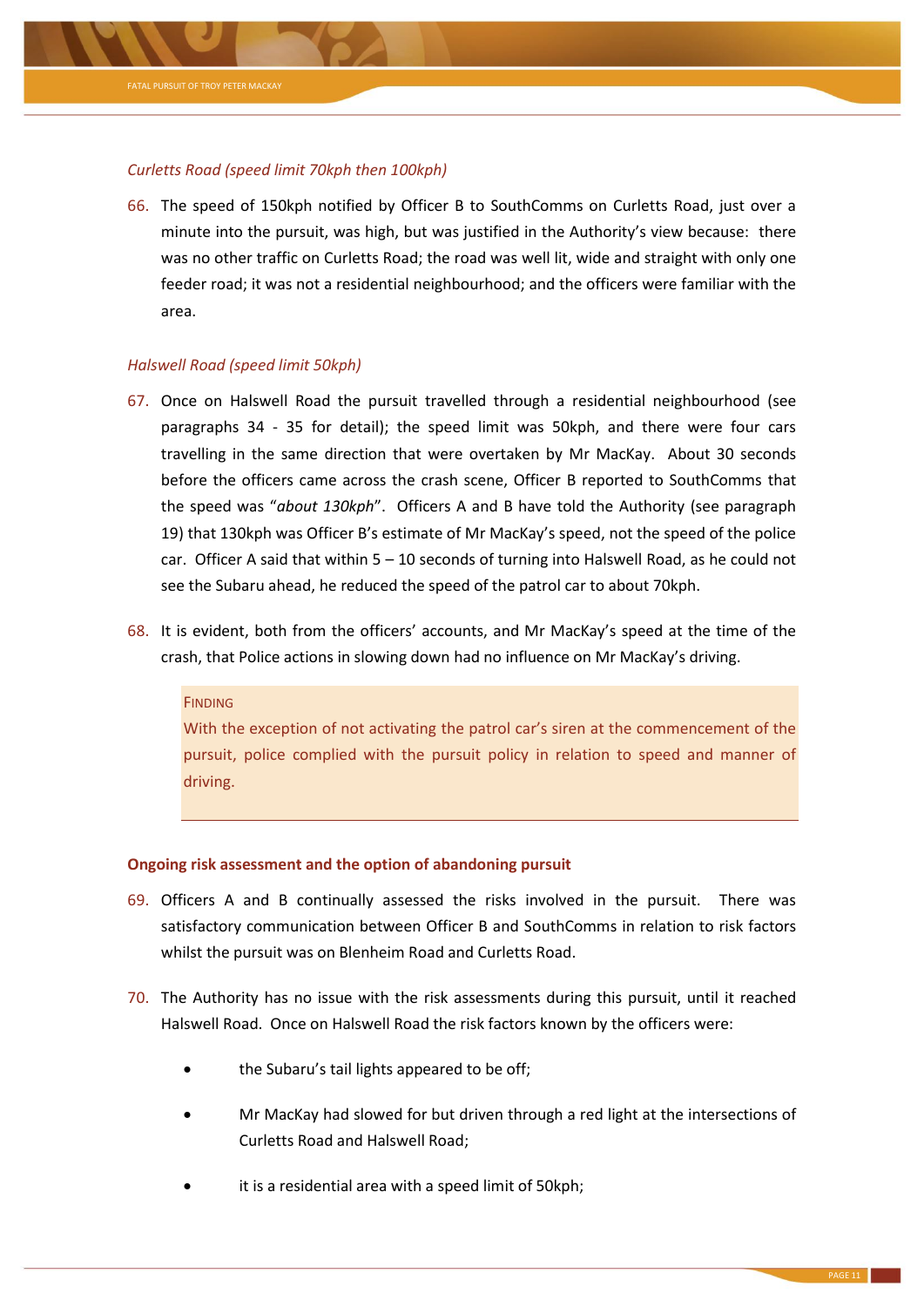- Mr MacKay had not modified his driving upon reaching the residential area, but was briefly seen by Officer B, some 500 – 600 metres ahead, driving at an estimated speed of 130kph; and
- other traffic was encountered.
- 71. These risk factors were not all reported to SouthComms by Officer B. Nevertheless, when the officers reported that they had lost sight of the Subaru (see paragraph [20\)](#page-2-0), the pursuit controller decided to direct the abandonment of the pursuit. He had not actioned this decision when, shortly afterwards, the crash occurred.
- <span id="page-11-0"></span>72. In the Authority's view, it would have been appropriate for Officers A and B to abandon the pursuit once they turned onto Halswell Road, in light of the increased risk.

#### **FINDING**

On Blenheim Road and Curletts Road, Officers A and B continually assessed the risks involved in the pursuit as required by policy and communicated these to SouthComms, however on Halswell Road, Officer B did not report all relevant risk factors to SouthComms.

#### **Did the actions of the officers, in searching for the Subaru, amount to abandonment?**

- 73. About 5 10 seconds after turning onto Halswell Road, as he could not see the Subaru, Officer A began slowing the police car. He reduced speed through 70kph, checking driveways and side roads with the patrol car's lights and siren activated.
- 74. Officer B saw the Subaru some 500 600 metres ahead, and advised SouthComms that the speed was 130kph and that the Subaru was overtaking traffic. A few seconds later, when Officer B could no longer see the Subaru, he reported this fact to SouthComms. Officer A has advised the Authority that, at this stage, he estimates that he was travelling at less than 70kph, but still above the speed limit of 50kph. In Officer A's view, this amounted to a termination of the pursuit (see paragraph [21\)](#page-3-0).
- 75. Accepting that the officers had moved towards abandonment, they did not then follow prescribed procedures (see paragraph [55\)](#page-8-0). They continued to drive above the speed limit, with their lights and siren activated, and did not have any communication with SouthComms regarding abandonment.

#### **FINDINGS**

The actions of Officers A and B did not amount to abandonment under the pursuit policy.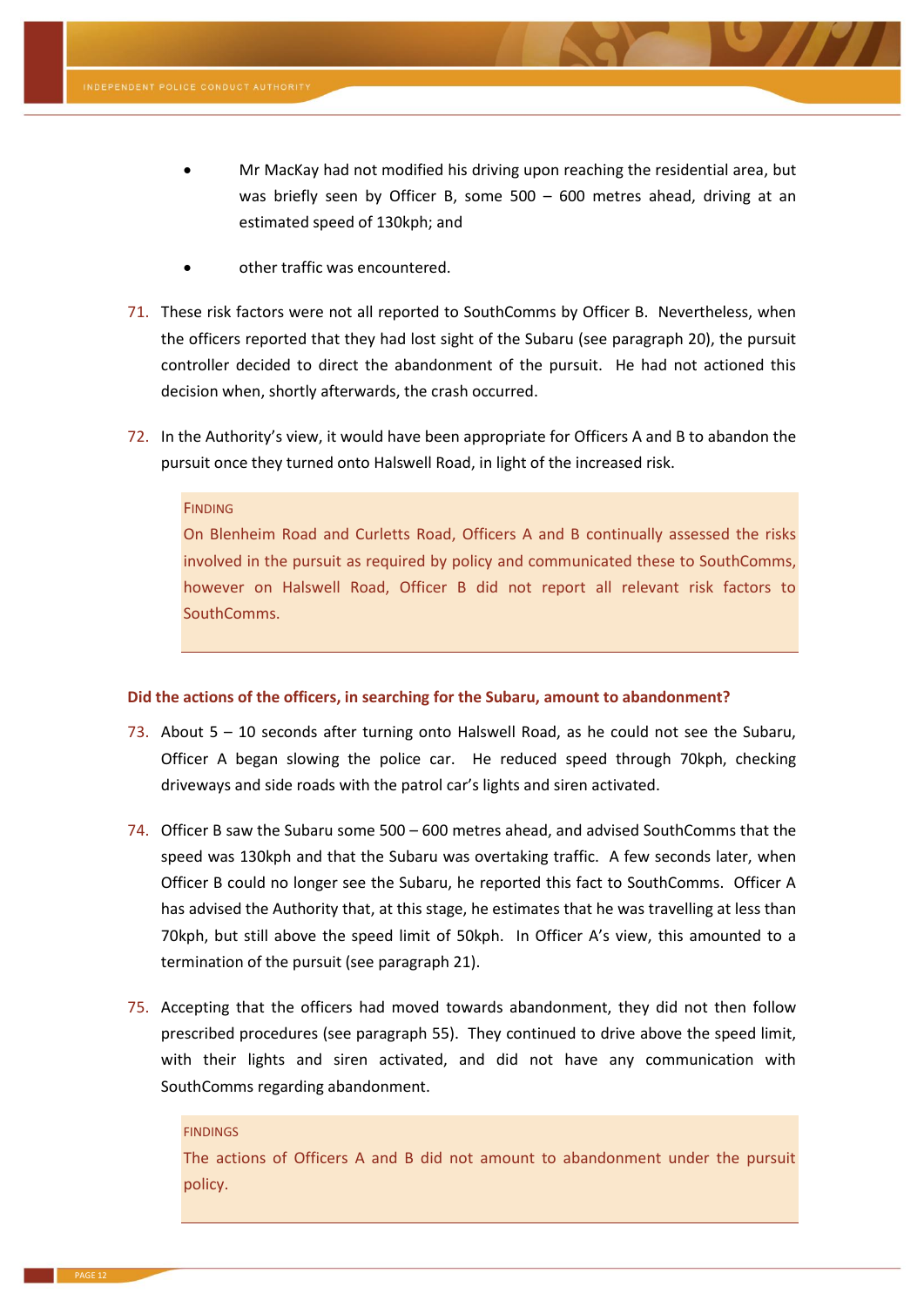

#### CONCLUSION

- 76. Troy MacKay demonstrated by his actions that he was prepared to risk his life and the lives of others to avoid being caught by Police.
- 77. Officers A and B were justified in law and under Police policy in commencing this pursuit, and police largely complied with policy during it, other than in relation to the communication of risk factors once on Halswell Road.
- 78. After entering Halswell Road, the officers should have abandoned the pursuit in full accordance with policy,.
- 79. The Authority accepts that the officers' abandonment process had no bearing on the tragic outcome.
- 80. In terms of section 27(1) of the Independent Police Conduct Authority Act 1988 (the Act), the Authority has formed the opinion that the failure of Officers A and B to abandon the pursuit in full accordance with policy was undesirable.
- 81. The Authority makes no recommendations pursuant to section 27(2) of the Act.

 $\sim$  determined

HON JUSTICE L P GODDARD **CHAIR** INDEPENDENT POLICE CONDUCT AUTHORITY AUGUST 2011